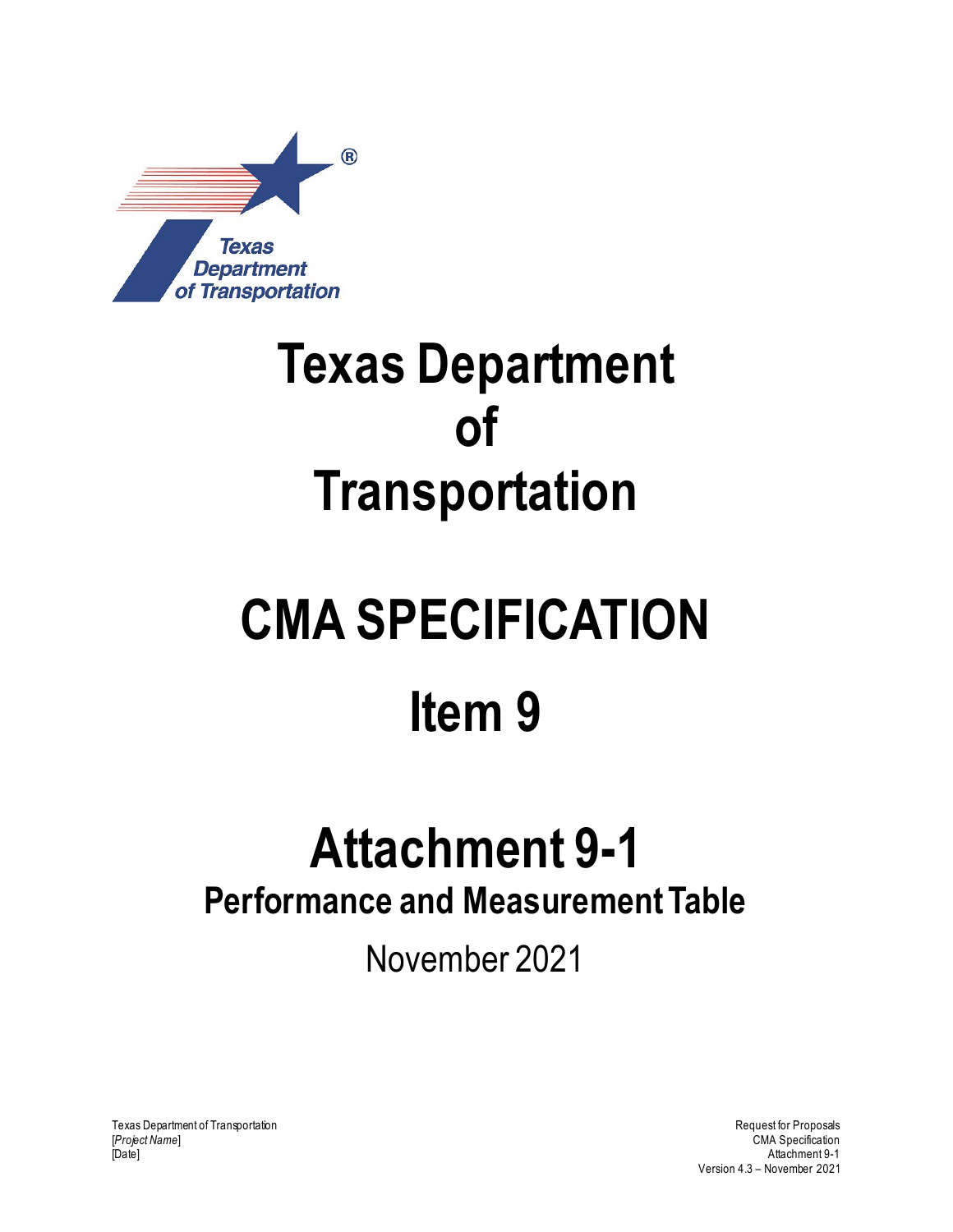| NOTES TO PERFORMANCE AND MEASUREMENT TABLE |  |  |
|--------------------------------------------|--|--|

- Note 1. NOTES TO PERFORMANCE AND MEASUREMENT TABLE<br>DB Contractor shall record a separate Defect upon failure to achieve any of the requirements set forth in a Measurement Record. DB Contractor shall complete hazard mitigation, tem Period as set forth in Section 9.4.5.
- Note 2. DB Contractor shall conduct hazard mitigation with respect to a Category 1 Defect to mitigate the hazard to Users or imminent risk of damage or deterioration to property or the environment such that the hazard no longer ex repair where needed, monitor hazard mitigation, and take action to avoid a recurrence of the hazard prior to the permanent repair. Refer to Section 9.4.5 for TxDOT's rights to conduct hazard mitigation and temporary repair
- Note 3. DB Contractor shall conduct permanent repair of all Defects to restore the condition of a Maintained Element: (a) to the standard required for new construction; or (b) to a condition such that the Measurement Record is ach
- Note 4. Unless stated otherwise only in this table, measurements shall be conducted using procedures, techniques, and measuring equipment consistent with TxDOT's Pavement Management Information System Rater's Manual, TxDOT Designa for Operating Inertial Profilers and Evaluating Pavement Profiles" and TxDOT Specification No. TxDOT 968-62-65 "Pavement Condition Data Collection Services".
- Note 5. For Element Category 1.1 (ride quality) the Performance Requirements shall apply to all mainlanes and frontage roads and to ramps, direct connectors, and other roadways including cross streets greater than or equal to 0.5
- Note 6. Pavement distress data includes distresses identified directly by automated methods and distresses revealed by post-processing of visual images obtained during data collection by TxDOT certified visual distress raters for
- Note 7 For travel lane ride quality: (i) Performance Requirements for the Second Maintenance Term shall come into effect for Performance Sections that do not meet the Performance Requirements in the Initial Maintenance Term only Maintenance Term ride quality through permanent repair; and (ii) Performance Requirements for the Third Maintenance Term shall come into effect for Performance Sections that do not meet the Performance Requirements in the Contractor has restored the Second Maintenance Term ride quality through permanent repair.
- Note 8 Subject to Section 9.4.4, for every Performance Section which does not meet the travel lane ride quality Performance Requirement as demonstrated by the annual pavement Specialist Inspection in year Y, the permanent repair prior to the date of the annual pavement Specialist Inspection in year Y+1. For every Performance Section with average IRI > 120" per mile, the permanent repair to restore ride quality shall be completed no later than 6 mo

| <b>MAINTAINED</b><br><b>ELEMENT</b><br><b>CATEGORY</b>              | REF. | <b>MAINTAINED</b><br><b>ELEMENT</b> | PERFORMANCE OBJECTIVE                                                                                               | <b>DEFECT</b><br><b>REPAIR</b><br><b>PERIOD</b> | <b>INSPECTION AND MEASUREMENT METHOD</b><br>(See Note 4)                                                                               | REF.  | <b>MEASUREMENT RECORD</b><br>(See Note 1)                                                                                                                                                                                                                                                                                                                                                                                                                                                                                                                                   |  |  |  |
|---------------------------------------------------------------------|------|-------------------------------------|---------------------------------------------------------------------------------------------------------------------|-------------------------------------------------|----------------------------------------------------------------------------------------------------------------------------------------|-------|-----------------------------------------------------------------------------------------------------------------------------------------------------------------------------------------------------------------------------------------------------------------------------------------------------------------------------------------------------------------------------------------------------------------------------------------------------------------------------------------------------------------------------------------------------------------------------|--|--|--|
| <b>HAZARD MITIGATION AND PERMANENT REPAIR OF CATEGORY 1 DEFECTS</b> |      |                                     |                                                                                                                     |                                                 |                                                                                                                                        |       |                                                                                                                                                                                                                                                                                                                                                                                                                                                                                                                                                                             |  |  |  |
| 1) PAVEMENT                                                         | 0.1  | All Maintained<br>Elements          | Provide hazard mitigation and permanent repair to any Category 1<br>Defect in a payement Maintained Element.        | 24 hours<br>hazard<br>mitigation<br>(Note 2)    | The inspection and measurement method for the<br>identification of Category 1 Defects may include<br>any of the methods in this Table. | 0.1.1 | No Category 1 Defects, including but not limited to: any failure as defined in TxDOT<br>PMIS System Rater's Manual.                                                                                                                                                                                                                                                                                                                                                                                                                                                         |  |  |  |
| 2) DRAINAGE                                                         | 0.2  |                                     | Provide hazard mitigation and permanent repair to any Category 1<br>Defect in a drainage system Maintained Element. | 3 months<br>permanent<br>repair<br>(Note 3)     |                                                                                                                                        | 0.2.1 | No Category 1 Defects, including but not limited to: any failure of a drainage system<br>that permits water to accumulate on the travel way to the extent that such water would<br>represent a hazard because of its position or depth.                                                                                                                                                                                                                                                                                                                                     |  |  |  |
| 3) STRUCTURES                                                       | 0.3  |                                     | Provide hazard-mitigation and permanent repair to any Category 1<br>Defect in a structures Maintained Element.      |                                                 |                                                                                                                                        | 0.3.1 | No Category 1 Defects, including but not limited to: any structural condition, loading<br>event, deflection, crack or settlement that exceeds the design expectation for the<br>Element.                                                                                                                                                                                                                                                                                                                                                                                    |  |  |  |
| 4) EARTHWORK                                                        | 0.4  |                                     | Provide hazard mitigation and permanent repair to any Category 1<br>Defect in an earthwork Maintained Element.      |                                                 |                                                                                                                                        | 0.4.1 | No Category 1 Defects, including but not limited to: any settlement, earthwork<br>instability or erosion event threatening user safety.                                                                                                                                                                                                                                                                                                                                                                                                                                     |  |  |  |
| 5) GENERAL                                                          | 0.5  |                                     | Provide hazard mitigation and permanent repair to any other Category 1<br>Defect in any Maintained Element.         |                                                 |                                                                                                                                        | 0.5.1 | No other Category 1 Defects, including any other Defect that meets the definition of a<br>Category 1 Defect as defined in Section 9.4.3.<br>[The following criteria for a Category 1 Defect are included in Section 9.4.3:<br>Represents an immediate or imminent health or safety hazard to Users or road<br>workers:<br>• There is a risk of immediate or imminent structural failure or deterioration:<br>· There is an immediate or imminent risk of damage to a third party's property; or<br>· There is an immediate or imminent risk of damage to the environment. ] |  |  |  |
|                                                                     |      |                                     |                                                                                                                     |                                                 | PERMANENT REPAIR OF ALL OTHER DEFECTS NOT CLASSIFIED AS CATEGORY 1 DEFECTS                                                             |       |                                                                                                                                                                                                                                                                                                                                                                                                                                                                                                                                                                             |  |  |  |
| 1) PAVEMENT GENERAL                                                 |      |                                     |                                                                                                                     |                                                 |                                                                                                                                        |       |                                                                                                                                                                                                                                                                                                                                                                                                                                                                                                                                                                             |  |  |  |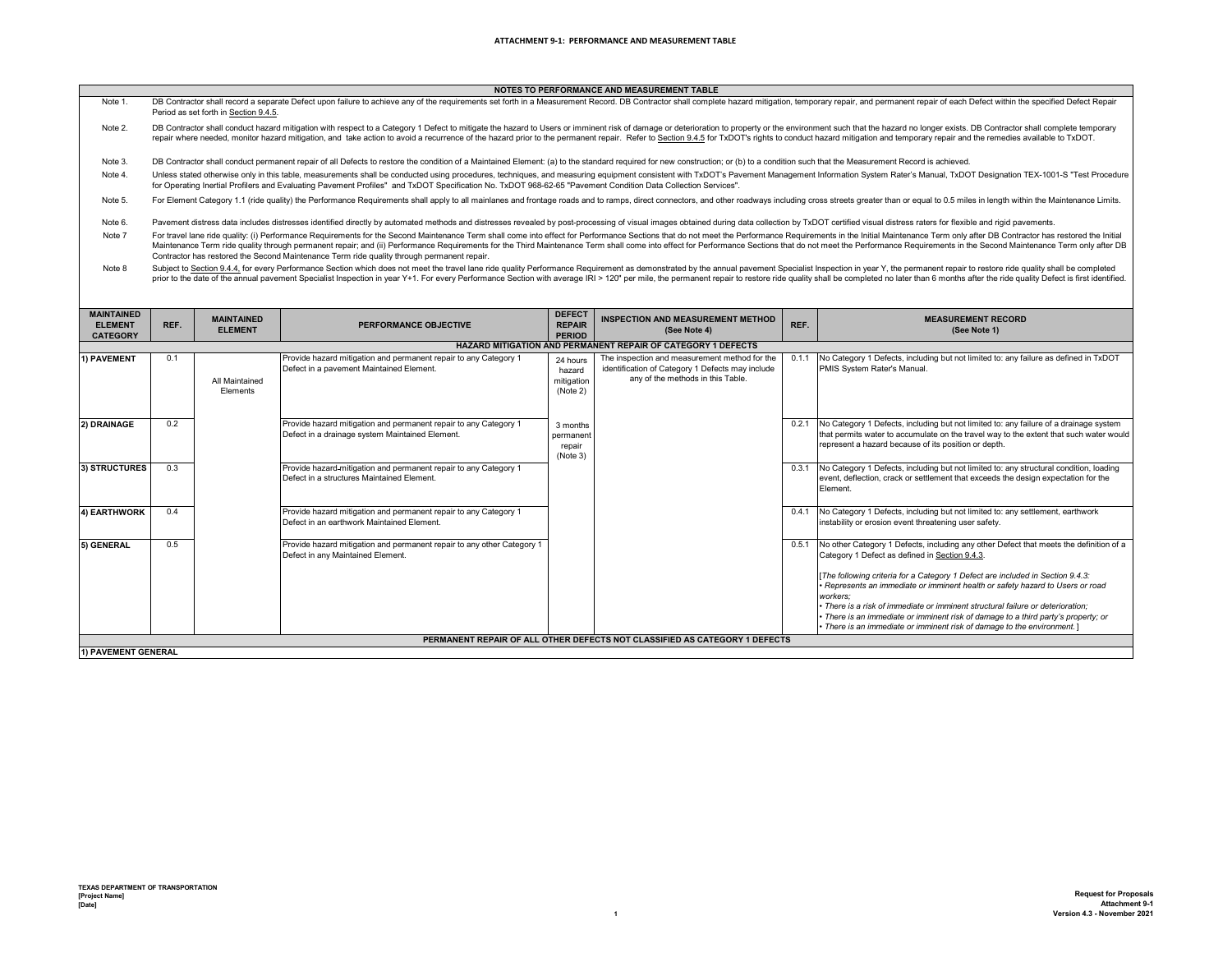### **ATTACHMENT 9-1: PERFORMANCE AND MEASUREMENT TABLE**

| <b>MAINTAINED</b><br><b>ELEMENT</b><br><b>CATEGORY</b> | REF.           | <b>MAINTAINED</b><br><b>ELEMENT</b>                     | PERFORMANCE OBJECTIVE                                                                                                                                                                                                   | <b>DEFECT</b><br><b>REPAIR</b><br><b>PERIOD</b> | <b>INSPECTION AND MEASUREMENT METHOD</b><br>(See Note 4)                                                                                  | REF.  | <b>MEASUREMENT RECORD</b><br>(See Note 1)                                                                                                                                                                                                                                                                                                                                                                                                                                                                                                                                                                                                                                                                                                                                                                                                                                                                                                                                                                                                              |
|--------------------------------------------------------|----------------|---------------------------------------------------------|-------------------------------------------------------------------------------------------------------------------------------------------------------------------------------------------------------------------------|-------------------------------------------------|-------------------------------------------------------------------------------------------------------------------------------------------|-------|--------------------------------------------------------------------------------------------------------------------------------------------------------------------------------------------------------------------------------------------------------------------------------------------------------------------------------------------------------------------------------------------------------------------------------------------------------------------------------------------------------------------------------------------------------------------------------------------------------------------------------------------------------------------------------------------------------------------------------------------------------------------------------------------------------------------------------------------------------------------------------------------------------------------------------------------------------------------------------------------------------------------------------------------------------|
|                                                        | .1             | Travel Lane Ride<br>Quality                             | All roadways have a smooth surface course.                                                                                                                                                                              | See Note &                                      | TxDOT Designation TEX-1001-S "Test Procedure<br>for Operating Inertial Profilers and Evaluating<br>Pavement Profiles"<br>(See Note 5)     | 1.1.1 | For each Performance Section, excluding Performance Sections with bridge deck and/or bridge<br>approach slab, average IRI shall meet the following criteria:<br>Initial Maintenance Term: from Final Acceptance to end of Initial Maintenance Term (years 1 -<br>5)<br><b>Asphalt Pavement</b><br>Mainlanes, Ramps, Direct Connectors -<br>$IRI \leq 85"$ per mile<br>All other roadways - IRI ≤ 95" per mile<br>Concrete Pavement<br>Mainlanes, Ramps, Direct Connectors -<br>$IRI \leq 95"$ per mile<br>All other roadways - IRI ≤ 105" per mile<br>Second Maintenance Term: 5 years from Final Acceptance (years 6 - 10) - See Note 7<br><b>Asphalt Pavement</b><br>Mainlanes, Ramps, Direct Connectors -<br>$IRI \leq 95"$ per mile<br>All other roadways - IRI ≤ 110" per mile<br>Concrete Pavement<br>Mainlanes, Ramps, Direct Connectors -<br>$IRI \leq 105"$ per mile<br>All other roadways - IRI ≤ 120" per mile<br>Third Maintenance Term: 10 years from Final Acceptance (years 11 - 15) - See Note 7<br>All roadways - IRI ≤ 120" per mile |
|                                                        |                | <b>Travel Lane Localized</b><br>Roughness               | No localized areas of roughness within travel lanes. This shall include<br>local bumps, settlements, heaves, and discontinuities at covers and<br>frames that do not show up on the IRI profile reported in item 1.1.1. | 6 months                                        | Section 7 of TxDOT Designation TEX-1001-S "Test<br>Procedure for Operating Inertial Profilers and<br><b>Evaluating Pavement Profiles"</b> | 1.1.2 | For each Performance Section, no localized roughness deviations calculated in<br>accordance with the method set forth in Section 7 of TEX-1001-S exceeding 1/2" or<br>less than -1/2" (positive deviations are bumps and negative deviations are dips).<br>[This inspection and measurement is not included in the annual Specialist Inspection<br>program but may be used at TxDOT's sole discretion and compliance is required at all<br>times.]                                                                                                                                                                                                                                                                                                                                                                                                                                                                                                                                                                                                     |
| 1) PAVEMENT GENERAL                                    |                |                                                         |                                                                                                                                                                                                                         |                                                 |                                                                                                                                           |       |                                                                                                                                                                                                                                                                                                                                                                                                                                                                                                                                                                                                                                                                                                                                                                                                                                                                                                                                                                                                                                                        |
|                                                        | $\overline{2}$ | Discontinuities at<br>bridge approaches                 | All bridge deck approaches to have a smooth surface with no<br>discontinuities exceeding stated measurement in any travel lane or<br>shoulder.                                                                          | 6 months                                        | 10-ft straightedge used to measure discontinuities<br>for localized areas.                                                                | 1.2.1 | For each Performance Sections that include a bridge deck and/or bridge approach<br>slab, maximum 1/2" variation of the pavement surface from the testing edge of the<br>straightedge between any two straightedge contact points with the pavement surface,<br>measured at any location within the 100 feet length of pavement on either side of the<br>bridge deck. For clarification, in addition to measurements in which both ends of the<br>straightedge have contact points on pavement approach to structure, this<br>measurement shall allow one contact point of the straightedge on the traveled surface<br>supported by the structure and the other contact point on the pavement approach to<br>the structure.<br>[This inspection and measurement is not included in the annual Specialist Inspection<br>program but may be used at TxDOT's sole discretion and compliance is required at all<br>times.]                                                                                                                                  |
|                                                        |                | Discontinuities in<br>localized areas and<br>crossovers | All localized areas such as crossovers to have a smooth surface course<br>with no discontinuities exceeding specified requirement in Measurement<br>Record.                                                             |                                                 |                                                                                                                                           | 1.2.2 | For each Performance Section measured in localized areas, excluding bridge decks<br>and the 100 feet length of pavement on either side of the bridge decks, maximum 1/2"<br>variation of the pavement surface from the testing edge of the straightedge between<br>any two straightedge contact points with the pavement surface.<br>[This inspection and measurement is not included in the annual Specialist Inspection<br>program but may be used at TxDOT's sole discretion and compliance is required at all<br>times.]                                                                                                                                                                                                                                                                                                                                                                                                                                                                                                                           |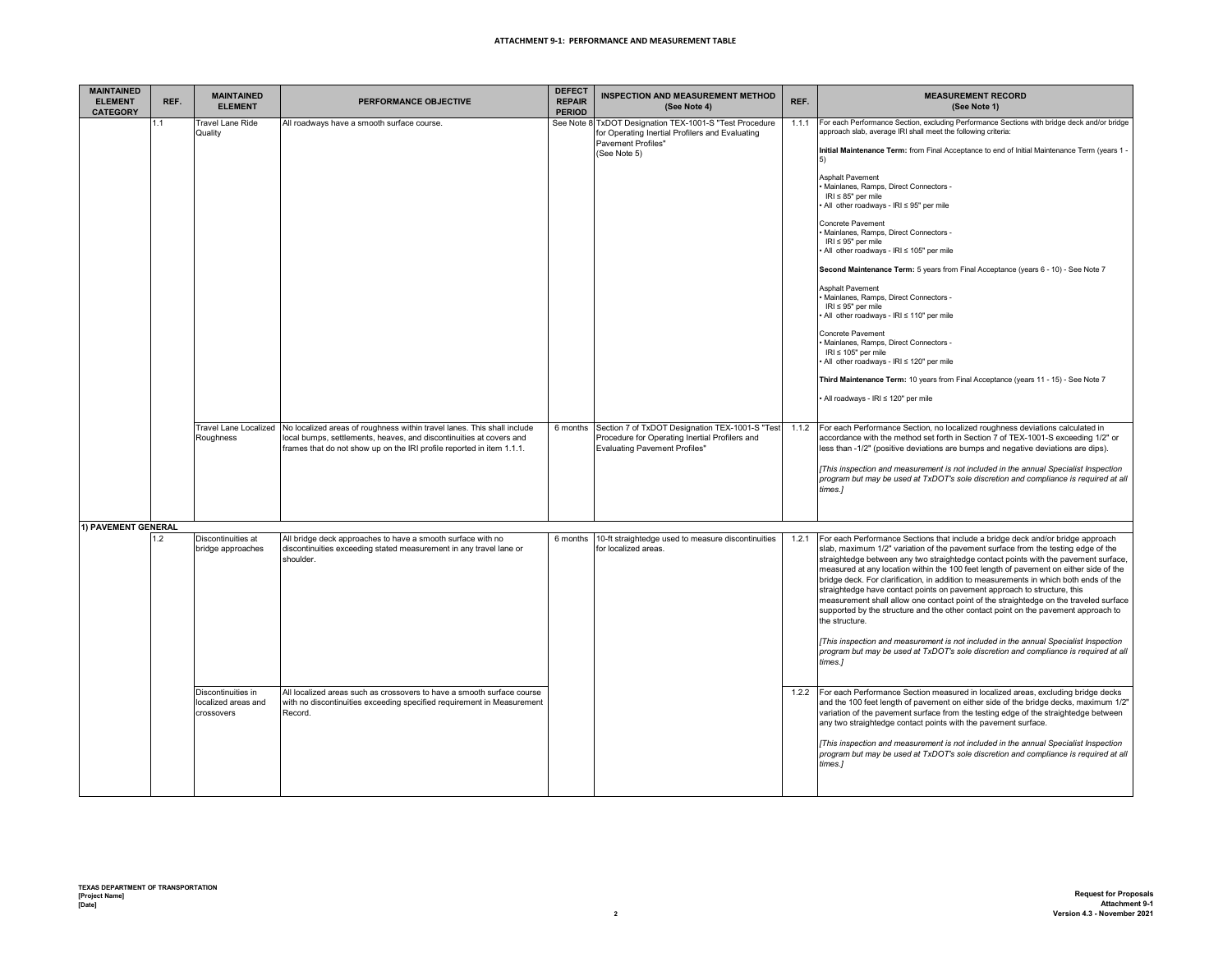### **ATTACHMENT 9-1: PERFORMANCE AND MEASUREMENT TABLE**

| <b>MAINTAINED</b><br><b>ELEMENT</b><br><b>CATEGORY</b> | REF.             | <b>MAINTAINED</b><br><b>ELEMENT</b>                                                    | <b>PERFORMANCE OBJECTIVE</b>                                                                                                                                                                                                       | <b>DEFECT</b><br><b>REPAIR</b><br><b>PERIOD</b> | <b>INSPECTION AND MEASUREMENT METHOD</b><br>(See Note 4)                                                                                                                                          | REF.   | <b>MEASUREMENT RECORD</b><br>(See Note 1)                                                                                                                                                                                                                                                                                                                                                                                                                                                 |
|--------------------------------------------------------|------------------|----------------------------------------------------------------------------------------|------------------------------------------------------------------------------------------------------------------------------------------------------------------------------------------------------------------------------------|-------------------------------------------------|---------------------------------------------------------------------------------------------------------------------------------------------------------------------------------------------------|--------|-------------------------------------------------------------------------------------------------------------------------------------------------------------------------------------------------------------------------------------------------------------------------------------------------------------------------------------------------------------------------------------------------------------------------------------------------------------------------------------------|
|                                                        | 1.3              | Edge drop-offs and                                                                     | No edge drop-offs or edge breaks exceeding stated measurements.                                                                                                                                                                    | 3 months                                        | Visual inspection                                                                                                                                                                                 | 1.3.1  | For each Performance Section:                                                                                                                                                                                                                                                                                                                                                                                                                                                             |
|                                                        |                  | other edge defects                                                                     |                                                                                                                                                                                                                                    |                                                 |                                                                                                                                                                                                   |        | No instances of lane-to-lane or lane- to-shoulder separation or drop-off greater than<br>1/2" for more than 10 feet in length.<br>. No instances of shoulder to adjacent non-vehicular area drop off greater than 2" for<br>more than 10 feet in length.<br>. No instances of build-up of material in non-vehicular area adjacent to shoulder with<br>height greater than 3" for more than 10 feet in length.<br>. No more than 50 cumulative feet of edge breaking greater than 4" wide. |
| 1a) PAVEMENT (ASPHALT)                                 |                  |                                                                                        |                                                                                                                                                                                                                                    |                                                 |                                                                                                                                                                                                   |        |                                                                                                                                                                                                                                                                                                                                                                                                                                                                                           |
|                                                        | 1a 1             | <b>Ruts</b>                                                                            | All roadways (including ramps) are free from surface depressions in<br>wheel path exceeding measurement record thresholds.                                                                                                         | 6 months                                        | a. Depth as measured using an automated device<br>in compliance with TxDOT Specification 968-62-65<br>Section 10.4.2.<br>b. 10-ft straight edge used to measure rut depth for<br>localized areas. | 1a.1.1 | No depth of rut at any location greater than 1/2" for more than 10 feet in length.                                                                                                                                                                                                                                                                                                                                                                                                        |
|                                                        | 1a.2             | Cracking                                                                               | All roadways (including shoulders and ramps) are free from cracking of<br>any type exceeding measurement record thresholds. (Cracking types<br>include longitudinal, transverse, alligator and block cracking).                    | 6 months                                        | a. Pavement surface distresses measured using<br>the methods identified in TxDOT Specification 968-<br>62-65 Section 10.4.5.<br>(See Note 6)<br>b. Visual inspection                              | 1a.2.1 | All cracks exceeding 1/4" wide with a length exceeding 5 feet shall be sealed within 6<br>months of first identification.                                                                                                                                                                                                                                                                                                                                                                 |
|                                                        | 1a.3             | Raveling                                                                               | All roadways (including shoulders and ramps) are free from raveling<br>exceeding measurement record thresholds.                                                                                                                    | 6 months                                        |                                                                                                                                                                                                   | 1a.3.1 | Total area of raveling shall not exceed 10% of pavement surface area in any<br>Performance Section (rating code 1 or less). (where there are multiple areas of<br>raveling within a Performance Section, these areas shall be added to determine<br>whether the 10% criterion is exceeded).                                                                                                                                                                                               |
|                                                        | 1a.4             | Flushing / bleeding                                                                    | All roadways (including shoulders and ramps) are free from flushing /<br>bleeding exceeding measurement record thresholds.                                                                                                         | 6 months                                        |                                                                                                                                                                                                   | 1a.4.1 | Total area of flushing / bleeding shall not exceed 10% of wheel path surface area in<br>any Performance Section (rating code 1 or less). (where there are multiple areas of<br>flushing / bleeding within a Performance Section, these areas shall be added to<br>determine whether the 10% criterion is exceeded).                                                                                                                                                                       |
| 1b) PAVEMENT (CRCP)                                    |                  |                                                                                        |                                                                                                                                                                                                                                    |                                                 |                                                                                                                                                                                                   |        |                                                                                                                                                                                                                                                                                                                                                                                                                                                                                           |
|                                                        | 1 <sub>b.1</sub> | <b>Spalled Cracks</b>                                                                  | All roadways (including shoulders and ramps) are free from spalled<br>cracks exceeding measurement thresholds.                                                                                                                     | 6 months                                        | a. Pavement surface distresses measured using<br>the methods identified in TxDOT Specification 968-<br>62-65 Section 10.4.5.                                                                      | 1b.1.1 | . No spalled cracks exceeding 10% of total crack length within a Performance Section.<br>. No individual spalling of any crack greater than 12" length.                                                                                                                                                                                                                                                                                                                                   |
|                                                        | 1b.2             | Popouts and<br>Punchouts                                                               | All roadways (including shoulders and ramps) are free from popouts and<br>punchouts exceeding measurement thresholds.                                                                                                              | 6 months                                        | (See Note 6)<br>b. Visual inspection                                                                                                                                                              | 1b.2.1 | . No popouts greater than 4" wide or long exceeding a depth of 1".<br>No punchouts with a maximum dimension of 24" or more exceeding 1/4" vertical<br>fault dimension compared to adjacent intact slab.                                                                                                                                                                                                                                                                                   |
| 1c) PAVEMENT (JCP)                                     | 1 <sub>b.3</sub> | Longitudinal Cracking                                                                  | All roadways (including shoulders and ramps) are free from longitudinal<br>cracks exceeding measurement record thresholds                                                                                                          | 6 months                                        |                                                                                                                                                                                                   | 1b.3.1 | . No unstitched longitudinal cracks with width less than or equal to 1/8".<br>. No longitudinal cracks with width exceeding 1/8".                                                                                                                                                                                                                                                                                                                                                         |
|                                                        | 1c.1             | Damaged Joints and                                                                     | All roadways (including shoulders and ramps) are free from damaged                                                                                                                                                                 | 6 months                                        | a. Pavement surface distresses measured using                                                                                                                                                     | 1c.1.1 | No missing or damaged joint seal exceeding 10% of joint length.                                                                                                                                                                                                                                                                                                                                                                                                                           |
|                                                        |                  | Cracks                                                                                 | joints and cracks.                                                                                                                                                                                                                 |                                                 | the methods identified in TxDOT Specification 968-<br>62-65 Section 10.4.5.<br>(See Note 6)<br>b. Visual inspection                                                                               |        | . No spalling of joints or cracks exceeding 10% of joint or crack length for any slab.<br>. No individual spalling of joints or cracks more than 3" in width and greater than 12"<br>length.                                                                                                                                                                                                                                                                                              |
|                                                        | 1c.2             | Slabs with cracks in<br>multiple directions                                            | All roadways (including shoulders and ramps) are free from potential<br>shattered slabs.                                                                                                                                           | 6 months                                        |                                                                                                                                                                                                   | 1c.2.1 | No slabs separated into three or more pieces by a combination of transverse cracks<br>and longitudinal cracks of any width extending from edge to edge of the slab.                                                                                                                                                                                                                                                                                                                       |
|                                                        | 1c.3             | Cracks                                                                                 | Slabs with Longitudinal All roadways (including shoulders and ramps) are free from slabs with<br>longitudinal cracks.                                                                                                              | 6 months                                        |                                                                                                                                                                                                   | 1c.3.1 | No longitudinal cracks in any slab with width exceeding 1/8".                                                                                                                                                                                                                                                                                                                                                                                                                             |
| 2) DRAINAGE                                            |                  |                                                                                        |                                                                                                                                                                                                                                    |                                                 |                                                                                                                                                                                                   |        |                                                                                                                                                                                                                                                                                                                                                                                                                                                                                           |
|                                                        | 2.1              | Non-bridge class<br>culverts, Pipes,<br>ditches.<br>channels, catch<br>basins, inlets, | Each element of the drainage system functions properly from the point at<br>which water drains from the travel way to the outfall or drainage way and<br>is free of:□<br>· defects in sealant at movement joints<br>· scour damage | 6 months                                        | Visual inspection supplemented by CCTV where<br>there is evidence of a Defect and further<br>investigation is needed to inspect buried pipe<br>work.                                              | 2.1.1  | Pipes, ditches and channels are clear of obstructions to flow, including debris and<br>other accumulations, such that throughout their length, no more than 10% of the<br>design cross sectional area is impeded.                                                                                                                                                                                                                                                                         |
|                                                        |                  | manholes and outfalls                                                                  | . Corrosion of rebar                                                                                                                                                                                                               |                                                 |                                                                                                                                                                                                   | 2.1.2  | Performance objective met.                                                                                                                                                                                                                                                                                                                                                                                                                                                                |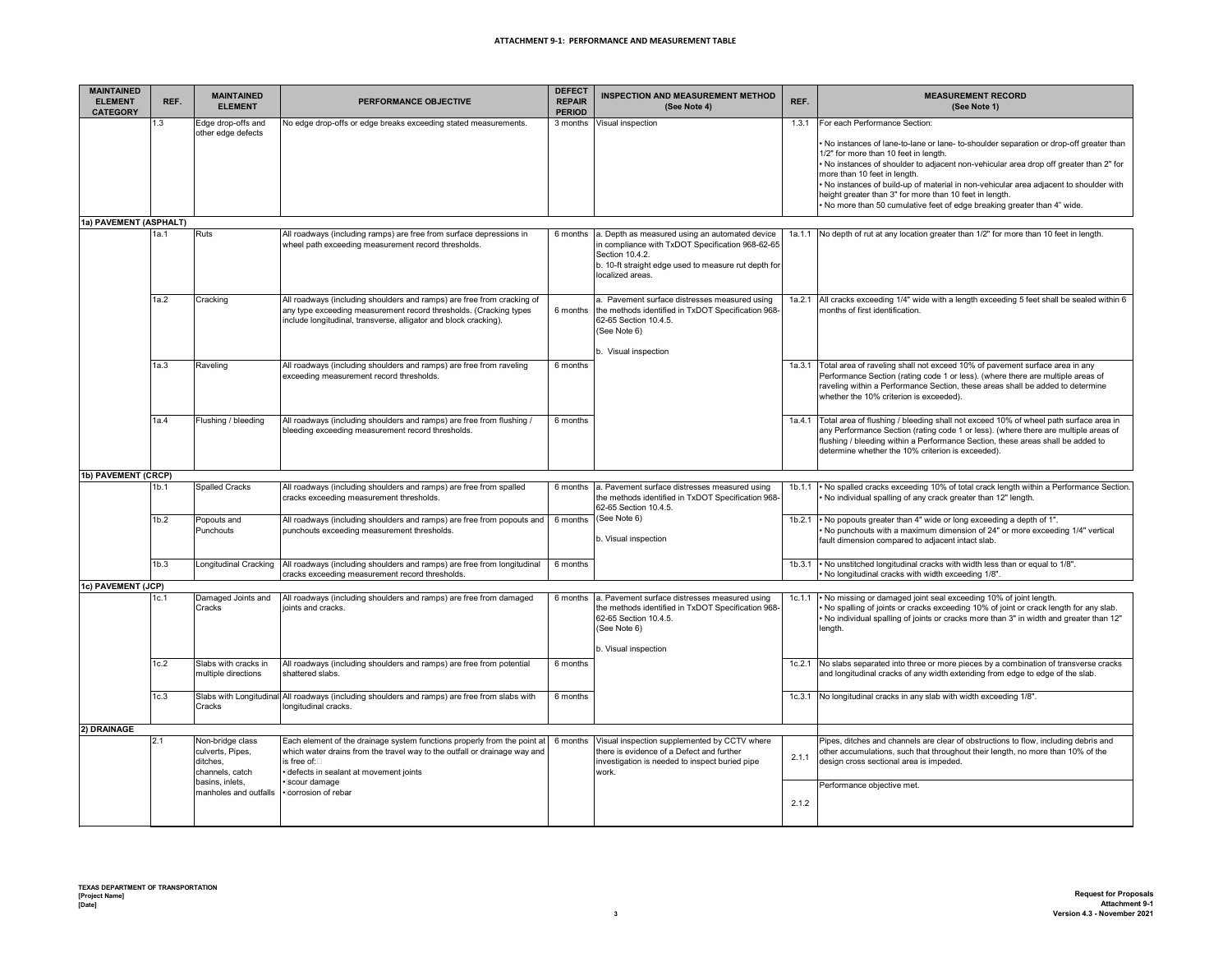| <b>MAINTAINED</b><br><b>ELEMENT</b><br><b>CATEGORY</b> | REF.       | <b>MAINTAINED</b><br><b>ELEMENT</b>                                                                                                                                                                                                                                                                                                                                                                                                             | PERFORMANCE OBJECTIVE                                                                                                                                                                                                                                                                                                                                                                                                                                                                                                                                                                                                                                                                                                                                                                                                                                                                                                                                                                                                                                                                                                                                                                                                                                                                         | <b>DEFECT</b><br><b>REPAIR</b><br><b>PERIOD</b> | <b>INSPECTION AND MEASUREMENT METHOD</b><br>(See Note 4)                                                                                                                                                                                                               | REF.  | <b>MEASUREMENT RECORD</b><br>(See Note 1)                                                                                                                                                                                                                                                                                                                                                                                                           |
|--------------------------------------------------------|------------|-------------------------------------------------------------------------------------------------------------------------------------------------------------------------------------------------------------------------------------------------------------------------------------------------------------------------------------------------------------------------------------------------------------------------------------------------|-----------------------------------------------------------------------------------------------------------------------------------------------------------------------------------------------------------------------------------------------------------------------------------------------------------------------------------------------------------------------------------------------------------------------------------------------------------------------------------------------------------------------------------------------------------------------------------------------------------------------------------------------------------------------------------------------------------------------------------------------------------------------------------------------------------------------------------------------------------------------------------------------------------------------------------------------------------------------------------------------------------------------------------------------------------------------------------------------------------------------------------------------------------------------------------------------------------------------------------------------------------------------------------------------|-------------------------------------------------|------------------------------------------------------------------------------------------------------------------------------------------------------------------------------------------------------------------------------------------------------------------------|-------|-----------------------------------------------------------------------------------------------------------------------------------------------------------------------------------------------------------------------------------------------------------------------------------------------------------------------------------------------------------------------------------------------------------------------------------------------------|
|                                                        | 2.2        | Drainage treatment<br>devices                                                                                                                                                                                                                                                                                                                                                                                                                   | Drainage treatment and balancing systems, flow and spillage control<br>devices function correctly and their location and means of operation is<br>recorded adequately to permit their correct operation in Emergency.                                                                                                                                                                                                                                                                                                                                                                                                                                                                                                                                                                                                                                                                                                                                                                                                                                                                                                                                                                                                                                                                         | 3 months                                        | Visual inspection                                                                                                                                                                                                                                                      | 2.2.1 | Performance objective met.                                                                                                                                                                                                                                                                                                                                                                                                                          |
|                                                        | 2.3        | Discharge systems                                                                                                                                                                                                                                                                                                                                                                                                                               | Surface water discharge systems perform their proper function and<br>discharge to groundwater and waterways complies with the relevant<br>legislation and permits.                                                                                                                                                                                                                                                                                                                                                                                                                                                                                                                                                                                                                                                                                                                                                                                                                                                                                                                                                                                                                                                                                                                            | 6 months                                        | Visual inspection                                                                                                                                                                                                                                                      | 2.3.1 | Performance objective met.                                                                                                                                                                                                                                                                                                                                                                                                                          |
|                                                        | 2.4        | Erosion                                                                                                                                                                                                                                                                                                                                                                                                                                         | No deviation from design grade (high or low) greater than 6" exists along<br>ditches, swales, ponds, and channels.                                                                                                                                                                                                                                                                                                                                                                                                                                                                                                                                                                                                                                                                                                                                                                                                                                                                                                                                                                                                                                                                                                                                                                            | 6 months                                        | Visual inspection                                                                                                                                                                                                                                                      | 2.4.1 | Performance objective met.                                                                                                                                                                                                                                                                                                                                                                                                                          |
|                                                        | 2.5        | Channels and ditches<br>permanent erosion<br>control measures                                                                                                                                                                                                                                                                                                                                                                                   | Where permanent erosion control measures such as rock or concrete<br>riprap are utilized: no undermined or damaged erosion control measures                                                                                                                                                                                                                                                                                                                                                                                                                                                                                                                                                                                                                                                                                                                                                                                                                                                                                                                                                                                                                                                                                                                                                   |                                                 | 6 months Visual inspection                                                                                                                                                                                                                                             | 2.5.1 | Performance objective met.                                                                                                                                                                                                                                                                                                                                                                                                                          |
| 3) STRUCTURES                                          |            |                                                                                                                                                                                                                                                                                                                                                                                                                                                 |                                                                                                                                                                                                                                                                                                                                                                                                                                                                                                                                                                                                                                                                                                                                                                                                                                                                                                                                                                                                                                                                                                                                                                                                                                                                                               |                                                 |                                                                                                                                                                                                                                                                        |       |                                                                                                                                                                                                                                                                                                                                                                                                                                                     |
|                                                        | 3.1        | Structure components<br>(Structures having an<br>opening measured<br>along the center of the<br>roadway of more than<br>20 feet between faces<br>of abutments or spring<br>lines of arches or<br>extreme ends of the<br>openings for multiple<br>box culverts or<br>multiple pipes that are<br>60 inches or more in<br>diameter and that have<br>a clear distance<br>between openings of<br>less than half of the<br>smallest pipe<br>diameter) | Regardless of maintenance performed by TxDOT,<br>(i) substructures and superstructures are free of defects, including, but<br>not limited to:<br>defects in joint sealants<br>defects in pedestrian protection measure<br>scour damage<br>· corrosion of rebar<br>failure of any paint system that includes flaking, peeling, bubbling, or<br>having the appearance of rust<br>(ii) Expansion joints free of:<br>defects in drainage system<br>loose nuts and bolts<br>defects in gaskets and/or seals<br>(iii) The deck drainage system operates as intended.<br>(iv) Parapets free of:<br>loose nuts and bolts<br>concrete spalling<br>v) Bearings and bearing seats are:<br>properly aligned horizontally and vertically<br>(vi) Sliding and roller surfaces are clean and greased to ensure<br>satisfactory performance. Additional advice contained in bearing<br>manufacturers' instructions in the structure maintenance manual is<br>followed.<br>(vii) Special finishes are clean and perform to the appropriate standards.<br>(viii) All non-structural items such as hoists and electrical fixings, operate<br>correctly, are clean and lubricated as appropriate, in accordance with the<br>manufacturer's recommendations and certification of lifting devices is<br>maintained. | 6 months                                        | a. The National Bridge Inspection Standards<br>(NBIS) of the Code of Federal Regulations, 23<br>Highways - Part 650<br>b. The TxDOT Bridge Inspection Manual<br>c. The Federal Highway Administration's Bridge<br>Inspector's Reference Manual<br>d. Visual Inspection | 3.1.1 | Performance objective is met and records maintained as required in the TxDOT<br>Bridge Inspection Manual.<br>Condition rating equal to or greater than seven (7) for any deck, superstructure or<br>substructure.<br>3.1.2 Performance objective is met and records maintained as required in the TxDOT<br><b>Bridge Inspection Manual.</b><br>Condition rating equal to or greater than seven (7) for any deck, superstructure or<br>substructure. |
|                                                        | 3.2<br>3.3 | Load ratings<br>Gantries and high-                                                                                                                                                                                                                                                                                                                                                                                                              | All structures maintain the design load capacity and no load restrictions<br>for Texas legal loads (including legally permitted vehicles)<br>Sign gantries, signal gantries and high masts are structurally sound and<br>free of:                                                                                                                                                                                                                                                                                                                                                                                                                                                                                                                                                                                                                                                                                                                                                                                                                                                                                                                                                                                                                                                             | 6 months<br>6 months                            | a. Load rating calculations in accordance with the<br>AASHTO Manual for Bridge Evaluation and the<br>TxDOT Bridge Inspection Manual.<br>b. Load restriction requirements as per the TxDOT<br>Bridge Inspection Manual.<br>Visual inspection                            | 3.3.1 | 3.2.1 Performance objective met.<br>Performance objective met.                                                                                                                                                                                                                                                                                                                                                                                      |
|                                                        |            | masts                                                                                                                                                                                                                                                                                                                                                                                                                                           | loose nuts and bolts<br>defects in surface protection systems.                                                                                                                                                                                                                                                                                                                                                                                                                                                                                                                                                                                                                                                                                                                                                                                                                                                                                                                                                                                                                                                                                                                                                                                                                                |                                                 |                                                                                                                                                                                                                                                                        |       |                                                                                                                                                                                                                                                                                                                                                                                                                                                     |
|                                                        | 3.4        | Access points                                                                                                                                                                                                                                                                                                                                                                                                                                   | All hatches and points of access have fully operational and lockable<br>entryways.                                                                                                                                                                                                                                                                                                                                                                                                                                                                                                                                                                                                                                                                                                                                                                                                                                                                                                                                                                                                                                                                                                                                                                                                            | 6 months                                        | Visual inspection                                                                                                                                                                                                                                                      | 3.4.1 | Performance objective met.                                                                                                                                                                                                                                                                                                                                                                                                                          |
| 3) STRUCTURES                                          |            |                                                                                                                                                                                                                                                                                                                                                                                                                                                 |                                                                                                                                                                                                                                                                                                                                                                                                                                                                                                                                                                                                                                                                                                                                                                                                                                                                                                                                                                                                                                                                                                                                                                                                                                                                                               |                                                 |                                                                                                                                                                                                                                                                        |       |                                                                                                                                                                                                                                                                                                                                                                                                                                                     |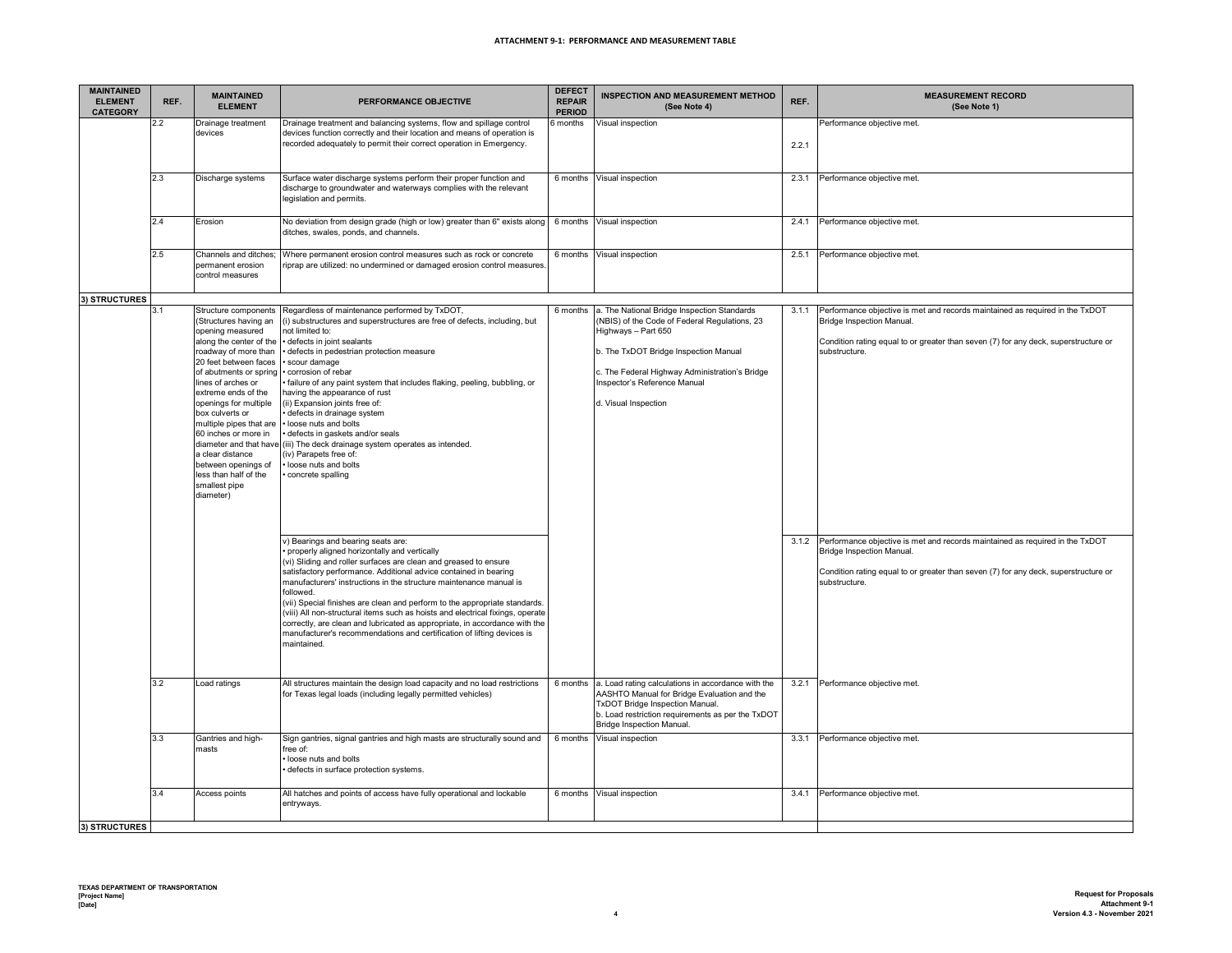| <b>MAINTAINED</b><br><b>ELEMENT</b><br><b>CATEGORY</b> | REF.                                       | <b>MAINTAINED</b><br><b>ELEMENT</b>                       | PERFORMANCE OBJECTIVE                                                                                                                        | <b>DEFECT</b><br><b>REPAIR</b><br><b>PERIOD</b> | <b>INSPECTION AND MEASUREMENT METHOD</b><br>(See Note 4) | REF.   | <b>MEASUREMENT RECORD</b><br>(See Note 1)                                          |  |  |
|--------------------------------------------------------|--------------------------------------------|-----------------------------------------------------------|----------------------------------------------------------------------------------------------------------------------------------------------|-------------------------------------------------|----------------------------------------------------------|--------|------------------------------------------------------------------------------------|--|--|
|                                                        | 3.5                                        | Retaining walls                                           | Regardless of maintenance performed by TxDOT,                                                                                                | 6 months                                        | Visual inspection                                        | 3.5.1  | Performance objective met.                                                         |  |  |
|                                                        |                                            |                                                           | retaining walls are free of defects, including, but not limited to:<br>defects in sealed joints                                              |                                                 |                                                          |        |                                                                                    |  |  |
|                                                        |                                            |                                                           | defects in pedestrian protection                                                                                                             |                                                 |                                                          |        |                                                                                    |  |  |
|                                                        |                                            |                                                           | scour damage                                                                                                                                 |                                                 |                                                          |        |                                                                                    |  |  |
|                                                        |                                            |                                                           | corrosion of rebar                                                                                                                           |                                                 |                                                          |        |                                                                                    |  |  |
|                                                        |                                            |                                                           | failure of any paint system-that includes flaking, peeling, bubbling, or<br>having the appearance of rust                                    |                                                 |                                                          |        |                                                                                    |  |  |
|                                                        |                                            |                                                           | concrete spalling                                                                                                                            |                                                 |                                                          |        |                                                                                    |  |  |
|                                                        |                                            |                                                           | settlement beyond that anticipated in the signed and sealed design                                                                           |                                                 |                                                          |        |                                                                                    |  |  |
|                                                        |                                            |                                                           | report                                                                                                                                       |                                                 |                                                          |        |                                                                                    |  |  |
|                                                        |                                            |                                                           |                                                                                                                                              |                                                 |                                                          |        |                                                                                    |  |  |
|                                                        |                                            |                                                           | Parapets are free of:<br>loose nuts and bolts+D57                                                                                            |                                                 |                                                          | 3.5.2  | Performance objective met.                                                         |  |  |
|                                                        |                                            |                                                           | concrete spalling                                                                                                                            |                                                 |                                                          |        |                                                                                    |  |  |
|                                                        |                                            |                                                           |                                                                                                                                              |                                                 |                                                          |        |                                                                                    |  |  |
|                                                        | 3.6                                        | <b>MSE Walls</b>                                          | Regardless of maintenance performed by TxDOT, panel conditions are                                                                           |                                                 | Visual inspection or other specialist inspections to     | 3.6.1  | Performance objective met.                                                         |  |  |
|                                                        |                                            |                                                           | free of defects, including, but not limited to:<br>No panels are allowed to touch                                                            |                                                 | determine variances from constructed alignment.          |        |                                                                                    |  |  |
|                                                        |                                            |                                                           | No more than 5% showing cracking, delaminations, spalls, or scaling                                                                          |                                                 |                                                          |        |                                                                                    |  |  |
|                                                        |                                            |                                                           | per panel for each MSE wall.                                                                                                                 |                                                 |                                                          |        |                                                                                    |  |  |
|                                                        |                                            |                                                           | . No instances of cracks >1/4", on more than one panel per wall. All<br>cracking greater than 1/4" must be sealed                            |                                                 |                                                          |        |                                                                                    |  |  |
|                                                        |                                            |                                                           | . No concrete surfaces with spalls greater than 1" deep or to                                                                                |                                                 |                                                          |        |                                                                                    |  |  |
|                                                        |                                            |                                                           | reinforcement depth. Any spall showing reinforcement must be repaired                                                                        |                                                 |                                                          |        |                                                                                    |  |  |
|                                                        |                                            |                                                           | Joint condition - No instances of joints with exposed fabric; provide<br>repairs when wall backfill integrity is jeopardized.                |                                                 |                                                          |        |                                                                                    |  |  |
|                                                        |                                            |                                                           | .No instances of MSE backfill material below joint or vegetation growing                                                                     |                                                 |                                                          |        |                                                                                    |  |  |
|                                                        |                                            |                                                           | between joints.                                                                                                                              |                                                 |                                                          |        |                                                                                    |  |  |
|                                                        |                                            |                                                           | Panel offset at joints shall not exceed 3/4". Joint opening shall not                                                                        |                                                 |                                                          |        |                                                                                    |  |  |
|                                                        |                                            |                                                           | exceed 1/4" greater or 1/2" less than the design width along adjoining<br>panels.                                                            |                                                 |                                                          |        |                                                                                    |  |  |
|                                                        |                                            |                                                           | Settlement beyond that anticipated in the signed and sealed design                                                                           |                                                 |                                                          |        |                                                                                    |  |  |
|                                                        |                                            |                                                           | report                                                                                                                                       |                                                 |                                                          |        |                                                                                    |  |  |
|                                                        |                                            |                                                           | Measured erosion - No instances of erosion > 6" deep along wall<br>coping, erosion exposing the top of the leveling pad (where pad is not on |                                                 |                                                          |        |                                                                                    |  |  |
|                                                        |                                            |                                                           | rock), or exposed straps or mesh.                                                                                                            |                                                 |                                                          |        |                                                                                    |  |  |
|                                                        |                                            |                                                           | Measurement of bowed wall: variance from constructed alignment.                                                                              |                                                 |                                                          |        |                                                                                    |  |  |
|                                                        |                                            |                                                           | Change from as built records measured using 10-ft. straight edge. No<br>instances of variance from constructed alignment greater than 3/4"   |                                                 |                                                          |        |                                                                                    |  |  |
|                                                        |                                            |                                                           | horizontal movement within 10-ft. vertical.                                                                                                  |                                                 |                                                          |        |                                                                                    |  |  |
|                                                        |                                            |                                                           | Visual Inspection - free from vegetation and overgrowth of trees                                                                             |                                                 |                                                          |        |                                                                                    |  |  |
|                                                        |                                            |                                                           | affecting or having the potential to affect structural integrity.                                                                            |                                                 |                                                          |        |                                                                                    |  |  |
|                                                        |                                            |                                                           |                                                                                                                                              |                                                 |                                                          |        |                                                                                    |  |  |
|                                                        |                                            |                                                           |                                                                                                                                              |                                                 |                                                          |        |                                                                                    |  |  |
|                                                        |                                            |                                                           | 4) PAVEMENT MARKINGS, OBJECT MARKERS, BARRIER MARKERS AND DELINEATORS (NOT USED)                                                             |                                                 |                                                          |        |                                                                                    |  |  |
| 6) TRAFFIC SIGNS (NOT USED)                            |                                            |                                                           | 5) CURBS, GUARDRAILS, SAFETY BARRIERS AND IMPACT ATTENUATORS (NOT USED)                                                                      |                                                 |                                                          |        |                                                                                    |  |  |
| 7) TRAFFIC SIGNALS (NOT USED)                          |                                            |                                                           |                                                                                                                                              |                                                 |                                                          |        |                                                                                    |  |  |
| 8) LIGHTING (NOT USED)                                 |                                            |                                                           |                                                                                                                                              |                                                 |                                                          |        |                                                                                    |  |  |
|                                                        |                                            | 9) FENCES, WALLS AND SOUND ABATEMENT (NOT USED)           |                                                                                                                                              |                                                 |                                                          |        |                                                                                    |  |  |
| 10) ROADSIDE MANAGEMENT (NOT USED)                     |                                            |                                                           |                                                                                                                                              |                                                 |                                                          |        |                                                                                    |  |  |
|                                                        | 11) REST AREAS AND PICNIC AREAS (NOT USED) |                                                           |                                                                                                                                              |                                                 |                                                          |        |                                                                                    |  |  |
|                                                        | 12.1                                       | 12) EARTHWORKS, EMBANKMENTS AND CUTTINGS<br>Slope failure | No structural or natural failures of the embankment and cut slopes of the                                                                    |                                                 | 6 months Visual inspection                               |        | 12.1.1 Performance objective met.                                                  |  |  |
|                                                        |                                            |                                                           | Project.                                                                                                                                     |                                                 |                                                          |        |                                                                                    |  |  |
|                                                        | 12.2                                       | Slopes General                                            | Slopes are in conformance to the original, as-designed, graded cross-                                                                        | 6 months                                        |                                                          | 12.2.1 | Performance objective met with no deviation from original designed, graded section |  |  |
|                                                        |                                            |                                                           | sections (or any modifications to such cross sections needed to address                                                                      |                                                 |                                                          |        | greater than six inches in absolute elevation at any location.                     |  |  |
|                                                        |                                            |                                                           | erosion or instability).                                                                                                                     |                                                 |                                                          |        |                                                                                    |  |  |
|                                                        | 12.3                                       | <b>Slopes Erosion</b>                                     | Slopes function properly with no erosion of a nature that may result in                                                                      | 6 months                                        |                                                          |        | 12.3.2 Performance objective met with no erosion greater than six inches deep.     |  |  |
|                                                        |                                            |                                                           | further deterioration. All necessary erosion prevention measures are in                                                                      |                                                 |                                                          |        |                                                                                    |  |  |
|                                                        |                                            |                                                           | place, including landscaping materials, seeding, turf or other vegetation.                                                                   |                                                 |                                                          |        |                                                                                    |  |  |
|                                                        |                                            |                                                           | The roadway, shoulders and ditches are free from all eroded materials.                                                                       |                                                 |                                                          |        |                                                                                    |  |  |
|                                                        |                                            |                                                           |                                                                                                                                              |                                                 |                                                          |        |                                                                                    |  |  |